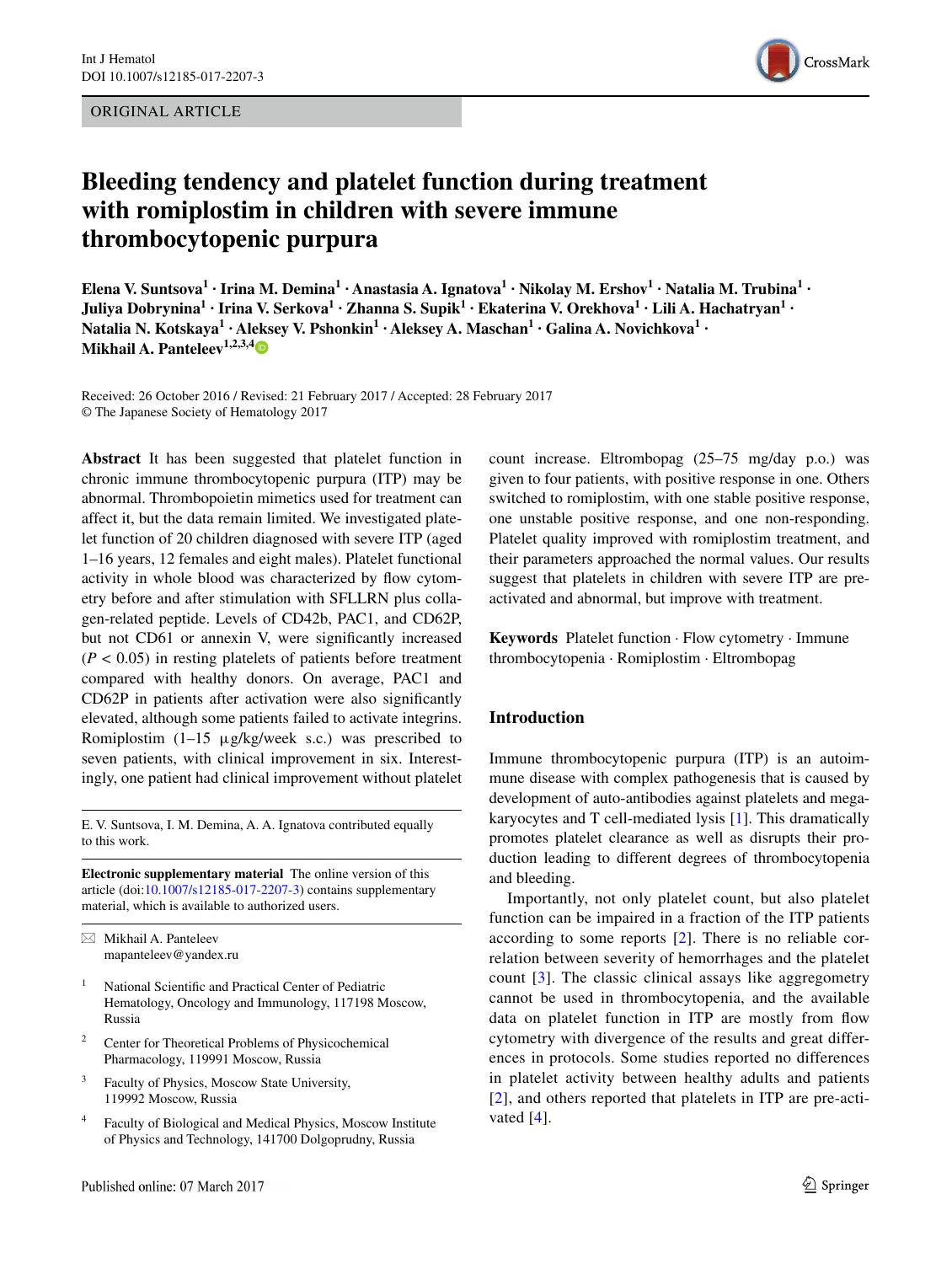An important recent option for treatment of ITP is new thrombopoietin mimetics, romiplostim and eltrombopag [[5\]](#page-6-4). They were both approved for treatment of adult ITP, and were reported to affect not only platelet number (with some chance of long-term remission), but also platelet function. However, the data are scarce and conflicting as well. The research was almost exclusively done for eltrombopag. Some studies reported no significant effect of the drug on platelet function [[6\]](#page-6-5), while others observed some improvement in patients [\[4](#page-6-3)], possibly as a result of platelet count increase [[4\]](#page-6-3). It is important to clarify this issue, because improvement of platelet function might mean that the drug can have beneficial effects even when it fails to raise the platelet count (which is essential information, because the expensive treatment could otherwise be discontinued). On the other hand, like with any pro-hemostatic drugs, improvement of platelet function beyond normal might mean thrombotic risks.

Childhood ITP affects 4–6 of 100 000 children per year, and is believed to be a relatively benign hematological disorder that resolves spontaneously in the majority of cases. However, at least 30% of patients have persistent disease, and 5–10% develop severe chronic disorder [[7](#page-6-6)]. The problem of poor characterization of platelet function in the patients (with or without relation to treatment) is probably even more urgent for childhood ITP because there are less data. One study reported, using specially developed platelet reactivity and microaggregation assays, that platelet function is impaired in chronic childhood ITP depending on the bleeding phenotype [[8](#page-6-7)]. Another report also found correlation between bleeding score and platelet function [[9\]](#page-6-8).

Romiplostim and eltrombopag are currently used offlabel in childhood ITP. Several trials and case series [[10](#page-6-9)– [16](#page-6-10)] showed that they are effective [[7](#page-6-6)]; the results of phase 3 trials are just becoming available now [[17](#page-6-11), [18\]](#page-6-12). The reports on their effect on platelet function are even more scarce; one study revealed changes in immature platelet fraction upon eltrombopag treatment [[19](#page-6-13)].

Therefore, there is presently an unclear picture: (a) the data on platelet function in ITP and on the effect of eltrombopag are minimal and conflicting (particularly scarce for children); (b) there are no data at all for romiplostim, either for children or adults. To address this, we investigated a small group of 20 pediatric patients, to some of whom romiplostim or eltrombopag were prescribed. Flow cytometry revealed essential heterogeneity of platelet function in the untreated group, with both refractory and pre-activated platelets present in different patients, and found that treatment generally improved platelet function, sometimes independently of platelet count.

#### <span id="page-1-0"></span>**Materials and methods**

#### **Patients and donors**

Children aged 1–16 years were included in this observational study. Blood obtained from adult healthy individuals served as positive controls. Investigations were performed in accordance with the Declaration of Helsinki under a protocol approved by the NSPC CHOI Ethical Committee, and written informed consent was obtained from all donors and patients, or their parents. Thrombocytopenia was defined as platelet count less than  $100 \times 10^3$ /µl, with persistent ITP lasting for 3–12 months and chronic ITP lasting for more than 12 months. Bleeding was evaluated using the SMO bleeding scale [[20](#page-6-14)]. Blood samples from 10 healthy volunteers who claimed to abstain from platelet-affecting drugs were used as controls.

#### **Materials**

Annexin V-Alexa647 and antibodies against P-selectin (CD62P-Alexa647), integrin αIIβ3 (CD61-PE), its activation (PAC1-FITC), glycoprotein I (CD42b-PE) were from Biolegend (San Diego, CA, USA). Collagen-related peptide (CRP) was kindly provided by Prof. R.W. Farndale (University of Cambridge, Cambridge, UK). All other reagents were from Sigma-Aldrich (St Louis, MO, USA).

#### **Flow cytometry evaluation of platelet function**

Blood was collected by venipuncture into 3-ml vacuum citrate tubes, which were then centrifuged for 3 min at 100 g to obtain platelet-rich plasma. The number of platelets was determined with an automated hematological analyzer; for donors, it was adjusted to  $30 \times 10^3$  $\mu$ l<sup>-1</sup>. Samples were diluted with buffer A (150 mM NaCl, 2.7 mM KCl, 1 mM  $MgCl_2$ , 0.4 mM  $NaH_2PO_4$ , 20 mM HEPES, 5 mM glucose, 0.5% bovine serum albumin, pH 7.4 [\[21](#page-7-0), [22\]](#page-7-1)) when platelet concentration exceeded  $200 \times 10^3 \,\text{µ}^{-1}$ . Platelets were either left intact or loaded with mepacrin (1 mM) for 30 min at 37  $^{\circ}$ C. Subsequently, they were either left unstimulated or stimulated with CRP at 20 µg/µl and SFLLRN at 12.5 µM for 10 min in the presence of 2.5 mM calcium chloride. Both resting and activated samples were incubated with antibodies against CD61, CD42b, CD62P, as well as PAC1 and annexin V for 10 min. Then, they were diluted 10-fold with buffer A containing 2.5 mM calcium, and analyzed using either BD Accuri C6 (BD Biosciences, San Jose, CA, USA) or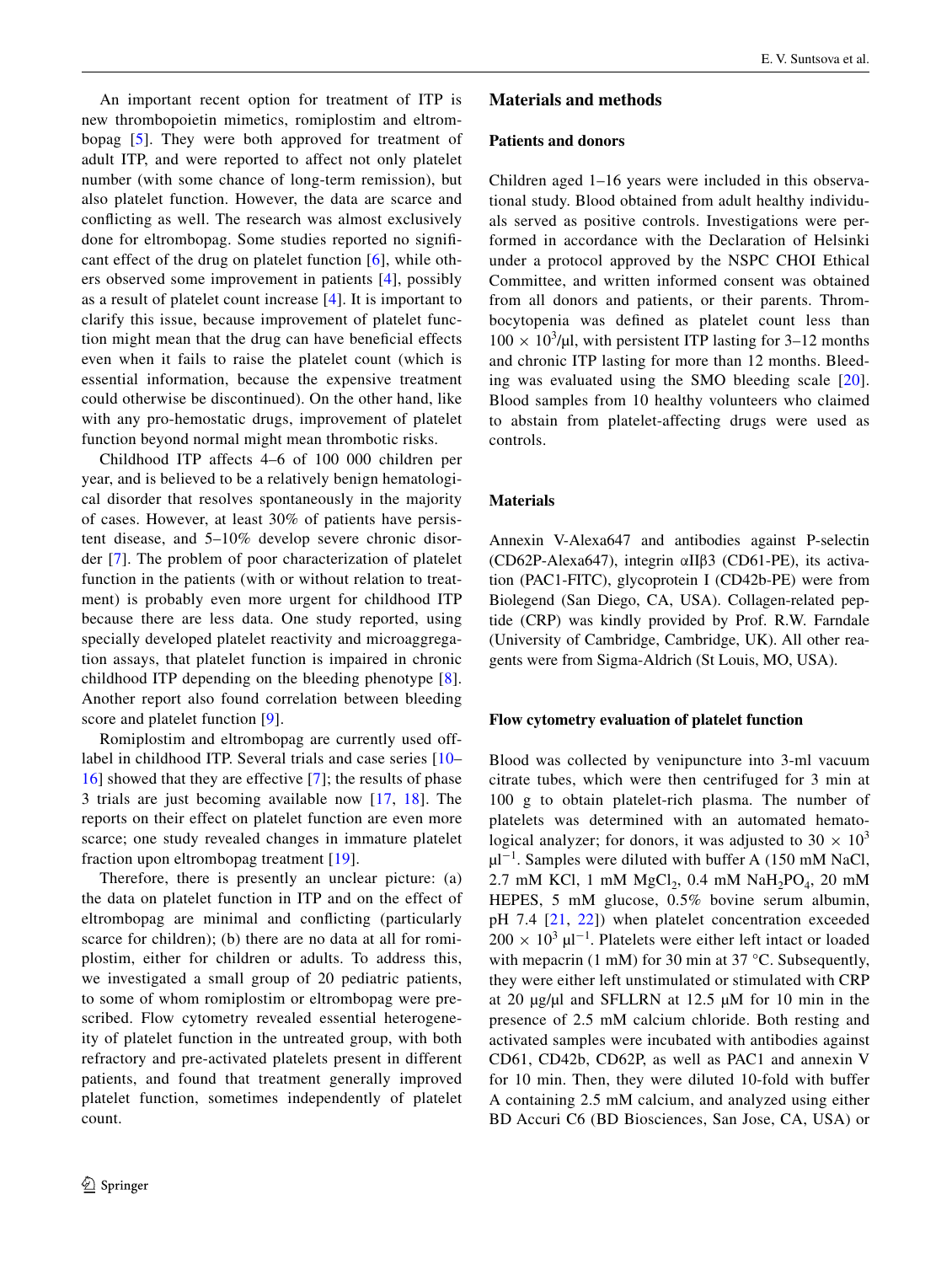Novocyte (Acea Bioscience, San Diego, CA, USA) flow cytometer.

#### **Statistics**

To test hypotheses, we used Student's two-sample *t* test. The significance level was set as 95%.

## **Results**

#### **Baseline characteristics**

A total of 20 patients, all outpatients at Federal Research and Clinical Center of Pediatric Hematology, Oncology and Immunology, were included in the study (Table [1](#page-2-0)).

They were aged 1–16 years, with 12 girls and 8 boys. All had a previous history of unsuccessful treatment (2–6 lines of therapy). Duration of the disease was 3–132 months from the diagnosis; severe chronic form was diagnosed in 14 of the patients; others had persistent ITP. All patients had thrombocytopenic purpura, and 15 out of 20 had significant hemorrhage (nasal, oral, uterine, intestinal, CNS).

## **Platelet function in patients with ITP before treatment**

All patients had their blood collected before treatment, but only 10 of them produced reliable platelet measurements, probably because of pre-activation and aggregation as described below (patient numbers 1, 2, 3, 5, 8, 9, [1](#page-3-0)1, 13, 15, 16). Figure 1 shows that patients have significantly higher CD42b (by a factor of 1.5–2.1,  $P < 0.05$ ),

<span id="page-2-0"></span>**Table 1** Patients before treatment

| $\boldsymbol{N}$ |             |                |     | Sex Age (years) ITP duration (months) Platelet count $(10^3 \mu l^{-1})$ Bleeding |                      | Prior therapy                                                                                         |
|------------------|-------------|----------------|-----|-----------------------------------------------------------------------------------|----------------------|-------------------------------------------------------------------------------------------------------|
| 1                | $\mathbf f$ | 8              | 24  | 3                                                                                 | Skin, nasal, oral    | Prednisolone, methylprednisolone, immu-<br>noglobulin                                                 |
| $2*$             | f           | 9 <sub>T</sub> | 15  | 4                                                                                 | Skin, nasal          | Prednisolone, dexamethasone, immuno-<br>globulin                                                      |
| 3                | f           | 15             | 48  | 21                                                                                | Skin, nasal          | Methylprednisolone, immunoglobulin,<br>interferon                                                     |
| 4*               | f           | 9              | 56  | 14                                                                                | Skin, nasal, oral    | Methylprednisolone, immunoglobulin,<br>interferon                                                     |
| 5                | f           | 7              | 26  | 59 (after IVIG)                                                                   | Skin, nasal          | Immunoglobulin, methylprednisolone                                                                    |
| 6*               | f           | 14             | 132 | 12                                                                                | Skin, nasal, uterine | Prednisolone, methylprednisolone, inter-<br>feron, rituximab                                          |
| 7                | m           | 10             | 94  | 69                                                                                | Skin                 | Immunoglobulin, interferon                                                                            |
| 8                | m           | 10             | 16  | 1                                                                                 | Skin                 | Dexamethasone, immunoglobulin,<br>rituximab                                                           |
| 9                | f           | 9              | 40  | 50                                                                                | Skin                 | Prednisolone, dexamethasone, immuno-<br>globulin, danazol, interferon                                 |
| $10*$            | f           | 5              | 3   | 3                                                                                 |                      | Skin, nasal, oral, intestinal Prednisolone, dexamethasone, immuno-<br>globulin                        |
| 11               | f           | 10             | 8   | 9                                                                                 | Skin, CNS            | Dexamethasone, immunoglobulin,<br>interferon                                                          |
| $12*$            | f           | 10             | 9   | 11                                                                                | Skin, nasal          | Methylprednisolone, dexamethasone,<br>immunoglobulin                                                  |
| $13*$            | m           | 8              | 34  | 4                                                                                 | Skin, nasal          | Dexamethasone, immunoglobulin, dana-<br>zol, interferon. Eltrombopag (14 months<br>before), rituximab |
| 14               |             | 9              | 36  | 9                                                                                 | Skin                 | Prednisolone, dexamethasone, interferon                                                               |
| $15*$            | $\mathbf f$ | 5              | 7   | 6                                                                                 | Skin                 | Prednisolone, immunoglobulin                                                                          |
| $16*$            | m           | 5              | 19  | 29                                                                                | Skin, nasal          | Prednisolone, immunoglobulin, interferon                                                              |
| 17               | f           | 3              | 8   | 22                                                                                | Skin, nasal          | Prednisolone, immunoglobulin, interferon                                                              |
| $18*$            | $\mathbf f$ | 3              | 24  | 9                                                                                 | Skin, intestinal     | Prednisolone, immunoglobulin                                                                          |
| 19*              | m           | 16             | 19  | 27                                                                                | Skin, nasal          | Prednisolone, interferon                                                                              |
| $20*$            | m           | 1.6            | 6   | 12                                                                                | Skin, nasal          | Prednisolone, methylprednisolone, immu-<br>noglobulin                                                 |

Asterisk indicates those who received thrombopoietin mimetics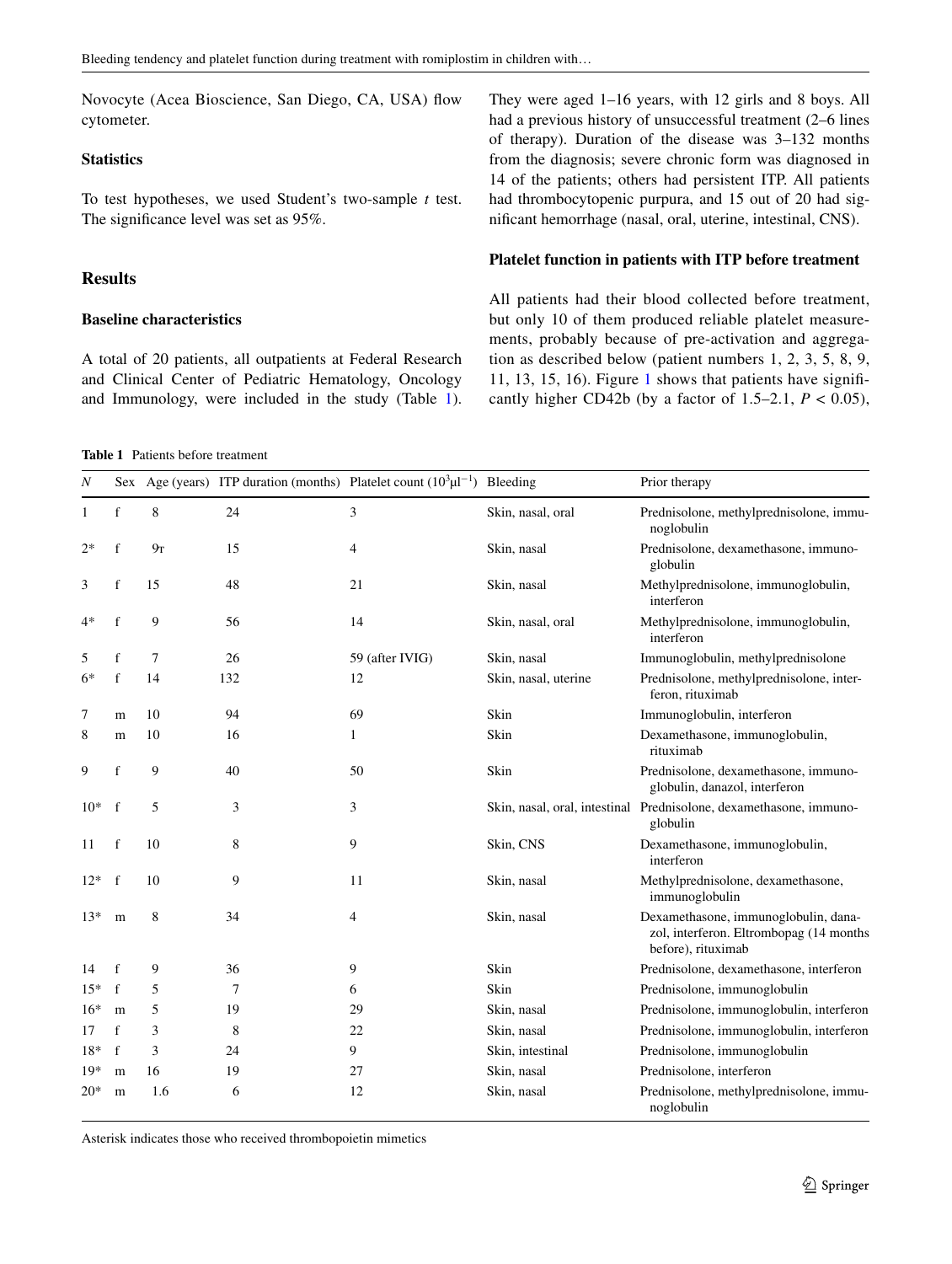

<span id="page-3-0"></span>**Fig. 1** Baseline parameters of platelet functional activity in ITP patients. Platelets of 10 patients and 10 healthy donors were characterized by flow cytometry before and after stimulation with CRP plus TRAP as described under "[Materials and methods"](#page-1-0). **a** Levels of CD42b and CD61 prior to stimulation. **b** PAC1, **c** P-selectin, **d** the

percentage of procoagulant platelets before and after stimulation. The *symbols* show mean values, *horizontal lines* are medians, *boxes* show 25–75 percentiles, *error bars* show 5–95% intervals, and *X symbols* show maximal and minimal values. *Asterisks* indicate statistical significance at  $P < 0.05$ 

but not CD61 (Fig. [1a](#page-3-0)). Integrins were generally preactivated (Fig. [1](#page-3-0)b), and the number of active integrins remained higher even after activation. The same was observed for P-selectin (Fig. [1c](#page-3-0)), but not procoagulant activity, where effects were not significant (Fig. [1](#page-3-0)d). Dense granule function in the patients was normal (Fig. [1e](#page-3-0)).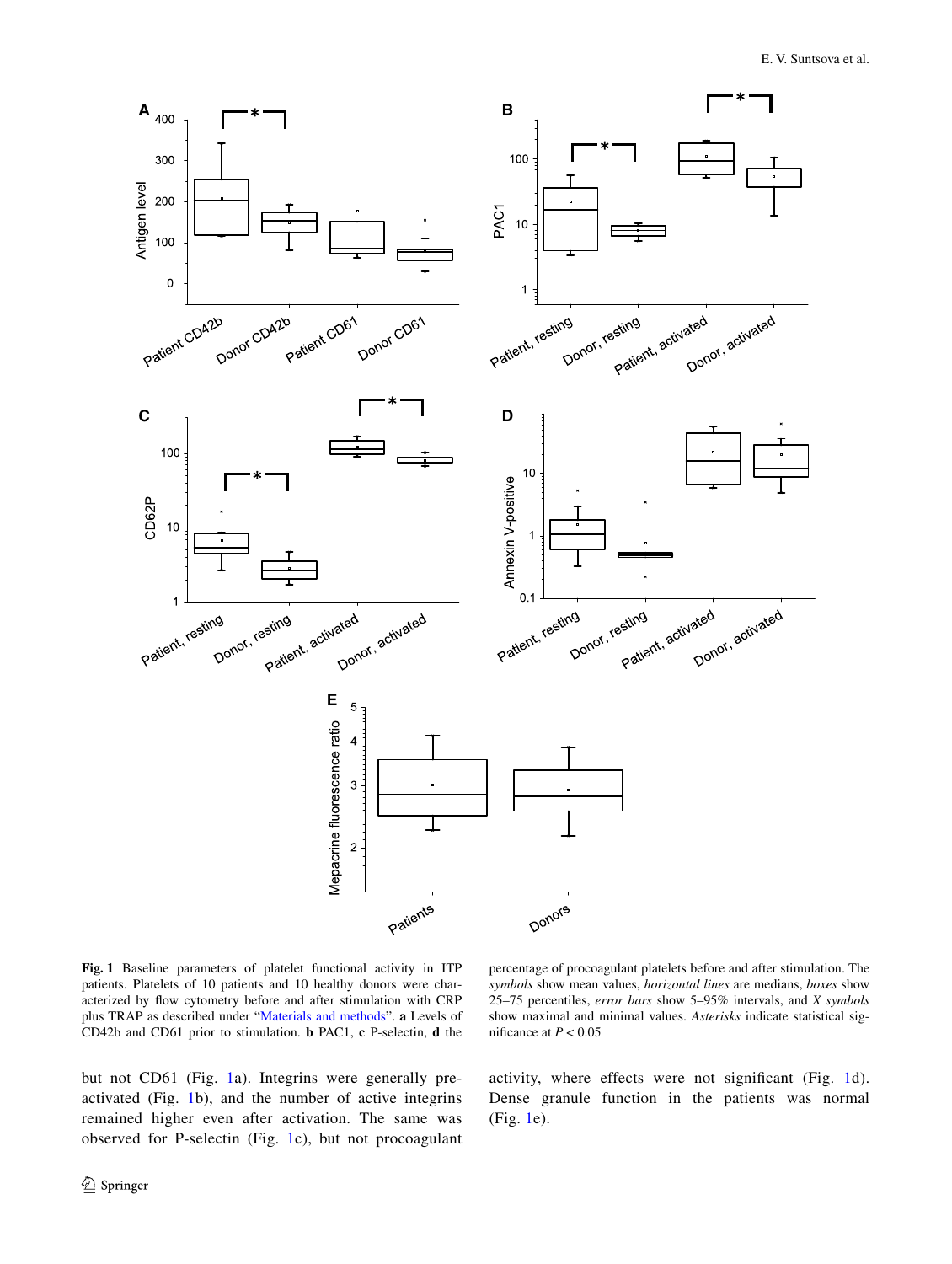Pre-activation of platelets in ITP compared with normal ones is illustrated for integrins in online supplement Fig. S1A. Two of the patients exhibited refractory behavior in combination with pre-activation. Representative data are shown in Fig. S1B; for comparison, a typical healthy donor is shown in Fig. S1C. As a result of spontaneous activation, resting platelets from an number of ITP patients aggregated and were poorly observable (Fig. S1D), and this was corrected after 5 months of treatment (Fig. S1E).

#### **Therapy and clinical response**

Out of 20 patients, thrombopoietin mimetics were pre-scribed to 11 (Table [2\)](#page-5-0). They were given as a monotherapy. In the patients, who did not respond by platelet increase and/or had bleedings, rescue therapy was provided as a supplement to thrombopoietin mimetics as listed in Table [2](#page-5-0). Romiplostim  $(1-15 \mu g/kg/week s.c.)$  was prescribed to 7 patients, with clinical improvement in 6 of them. Interestingly, one patient had clinical improvement without platelet count increase. Eltrombopag (25–75 mg/ day p.o.) was given to 4 patients, with positive response in 1. Other 3 patients were switched to romiplostim, with 1 positive response, 1 unstable positive response, and 1 non-responding. As a summary clinical outcome, thrombopoietin mimetics significantly improved hemostasis in 9 patients out of 11 to whom they had been prescribed; only 2 patients still had hemorrhages, none of them severe. We did not observe relation of the response to age: age of the responders was uniformly ranged from 20 months to 16 years, with both non-responders aged 5 years.

#### **Platelet function during treatment**

Five patients were followed during their therapy with romiplostim; the data of flow cytometry characterization of their function are shown in supplementary Fig. S2.

For patient 10, who did not respond either with platelet count or bleeding reduction, the number of platelets in almost all time points was too small for reliable measurements (likely because of pre-activation and aggregation). The only exception is point 3, where extremely high preactivation (PAC1 data in Fig. S2C, P-selectin data in Fig S2E, annexin V-binding in Fig. S2G) is obvious.

Patient 4 is the one who did not respond to eltrombopag but responded to romiplostim successfully. At point 0, platelet function measurement was not possible; at later stages, platelets are pre-activated (PAC1 data in Fig. S2C; note that point 2 seems better than point 1), but detectable. Like with patient 10, response of her platelets to stimulation is quite high.

Patient 16 is an example of unstable response to treatment. Interestingly, his platelets are also of poor quality,

with significant pre-activation where analysis was possible. The data in Fig. S3 indicate that, at point 2, his platelets did not bind antibodies against integrins (for comparison, data for patient 4 are shown side by side, for integrin and for glycoproteins Ib.

One of the most interesting dynamic responses to romiplostim was that of patient 2, who demonstrates stable clinical improvement without platelet count increase. The laboratory parameters of platelet function show steady improvement, though platelets are pre-activated in almost all cases.

Finally, patient 6 is the only one among these five with steady and stable response to therapy (another is patient 4, but she was on eltrombopag first). All parameters of her platelets (including integrins, alpha-granules, procoagulant activity, both for pre-activation and post-stimulation) are steadily improved over the course of therapy. The only exception is dense granule function (Fig. S2B) that was originally normal and remained so.

## **Discussion**

This small-scale observational study investigated the baseline state of platelet function in children with chronic ITP and their response to therapy with thrombopoietin mimetics (mostly romiplostim) using flow cytometry. The following conclusions were reached:

- 1) Platelet function in this patient group before treatment is significantly abnormal. Their level of background platelet activation (judging by integrin activation and P-selectin externalization) is significantly increased. Platelet functions after stimulation were mostly normal or higher than normal, though in some patients preactivation was combined with refractoriness.
- 2) Initial clinical response to romiplostim and eltrombopag agrees well with previous reports [\[10](#page-6-9), [11](#page-6-15), [13,](#page-6-16) [15](#page-6-17), [16](#page-6-10)]. Most intriguingly, one patient responded to romiplostim clinically without platelet count increase.
- 3) Platelet functions significantly change during romiplostim therapy in each patient. Background activation seems to decrease, while responses to activation may go up and down, but not below the normal level. This could possibly explain the clinical response in the romiplostim patient who did not have a platelet count increase.

The observation of platelet pre-activation is novel for childhood ITP to the best of our knowledge, but the result agrees well with the previous report on increased platelet background activation in adult ITP [\[4](#page-6-3)]. Both these studies disagree with report [\[2](#page-6-1)] that found no differences.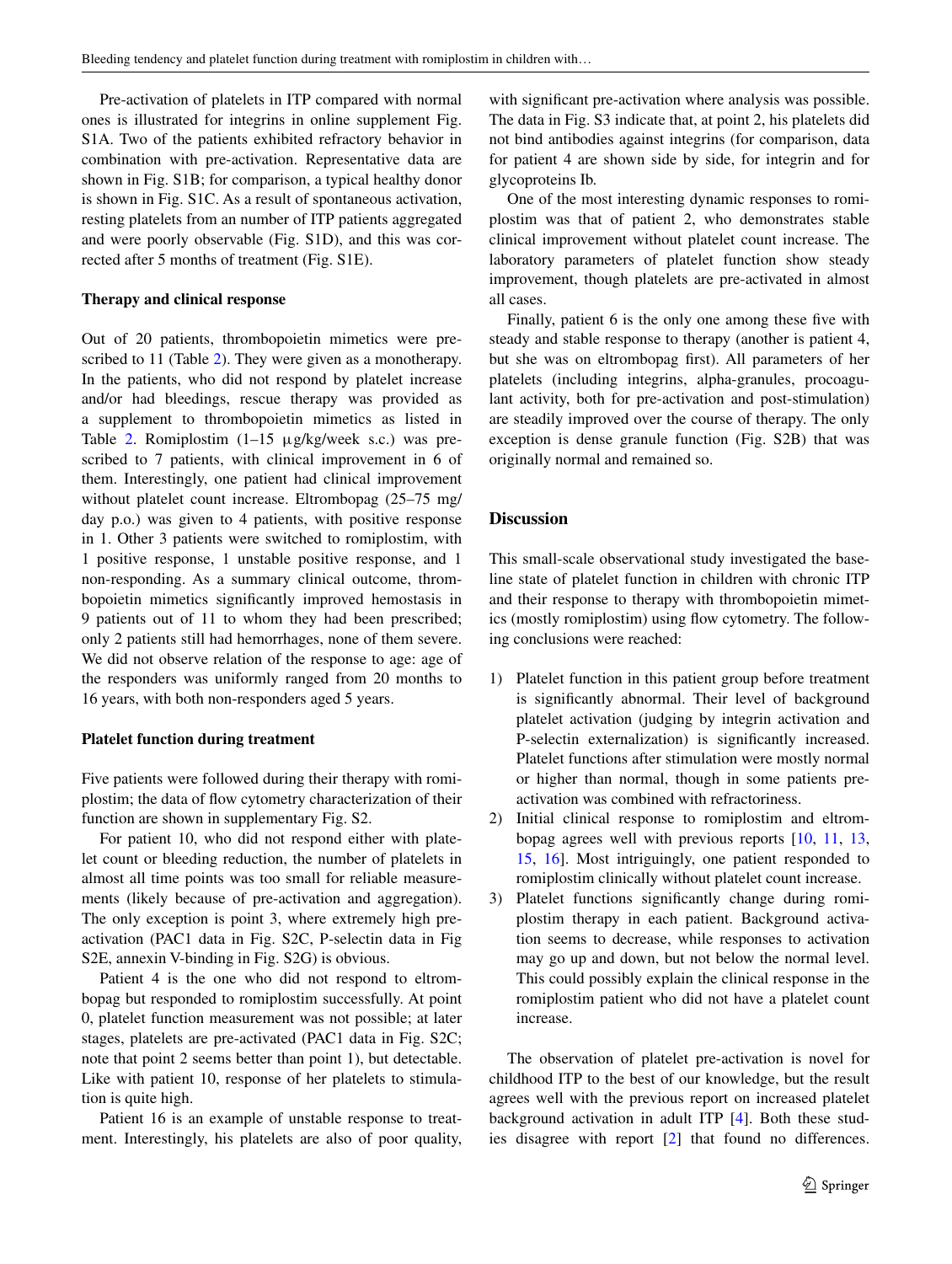| $\geq$               | Therapy                                                                                                                                                                                                   | Rescue therapy                                                                                                 | Point 1 (before treatment) Point 2                   |                                  | Point 3                                       | Point 4                     | Point 5                                 | Result                                                                           |
|----------------------|-----------------------------------------------------------------------------------------------------------------------------------------------------------------------------------------------------------|----------------------------------------------------------------------------------------------------------------|------------------------------------------------------|----------------------------------|-----------------------------------------------|-----------------------------|-----------------------------------------|----------------------------------------------------------------------------------|
| $\tilde{c}^*$        | 1-10 µg/kg/week with platelet<br>Romiplostim<br>controls                                                                                                                                                  | treat-<br>Short courses of IVIG and<br>During the romiplostim<br>corticosteroids<br>ment                       | S3M200<br>$PLT^4$ 4                                  | SOMOOO<br>PLT764                 | S3M0O0<br>PLT 314                             | S3M3O3<br>PLT <sub>8</sub>  | S3M0O0<br>PLT <sub>1</sub>              | Clinical improvement, no stable<br>platelet count increase                       |
| $\ddot{\ddot{\tau}}$ | Eltrombopag 50-75 mg/day for<br>8 weeks, then romiplostim<br>4-9 µg/kg/week                                                                                                                               | One course of IVIG before<br>romiplostim                                                                       | S2M3O<br>PLT 14                                      | S2M2O<br>PLT <sub>35</sub>       | On romiplostim<br>SOMOOO<br>PLT 270           | SOMOOO<br>PLT <sub>78</sub> | SIMIO<br>PLT <sub>28</sub>              | stable response to romiplostim<br>Initial response to eltrombopag,<br>for a year |
| $\mathring{\circ}$   | 1-5 µg/kg/week<br>Romiplostim                                                                                                                                                                             | None                                                                                                           | S <sub>2</sub> M <sub>1</sub> O <sub>1</sub><br>PLT9 | SOMOOO<br>PLT58                  | SOMOOO<br>PLT104                              | SOMOOO<br><b>PLT128</b>     | SOMOOO<br>PLT <sub>52</sub>             | Clinical response, platelet count<br>increase                                    |
| $\stackrel{*}{\geq}$ | Eltrombopag 25–50–75 mg/<br>day, then romiplostim<br>8-15 µg/kg/week                                                                                                                                      | Short courses of IVIG and cor-<br>ticosteroids; interferon-alfa,<br>rituximab during the aTPO<br>treatment     | S3M2O<br>PLT <sub>5</sub>                            | On romiplostim<br>S3M201<br>PLT4 | S3M2O<br>PLT6                                 | S3M2O<br>PLT16              |                                         | No response to either therapy                                                    |
| $12*$                | 5-10 µg/kg/week<br>Romiplostim                                                                                                                                                                            | None                                                                                                           | S2M1O<br>PLT <sub>11</sub>                           | SOMOOO<br>PLT 42                 | SOMOOO<br>PLT <sub>14</sub>                   |                             |                                         | Response                                                                         |
| $13*$                | 10 µg/kg/week<br>Romiplostim                                                                                                                                                                              | None                                                                                                           | S2M1O<br>PLT <sub>3</sub>                            | SOMOOO<br>PLT 424                |                                               |                             |                                         | Response, therapy stopped                                                        |
| 15*                  | 6-12 µg/kg/week<br>Romiplostim                                                                                                                                                                            | treat-<br>Short courses of IVIG and<br>During the romiplostim<br>corticosteroids<br>ment                       | S2M0O<br>PLT <sub>3</sub>                            | PLT16<br>SIMOO                   | S <sub>2</sub> M <sub>0</sub> O<br>PLT9       | S2M0O<br>PLT <sub>5</sub>   | S <sub>2</sub> M <sub>0</sub> O<br>PLT7 | No response                                                                      |
| $16*$                | then romiplostim $4-8-12$ µg<br>Eltrombopag 25-50 mg/day,<br>kg/week                                                                                                                                      | eltrombopag and romiplostim<br>Two courses of IVIG before<br>start                                             | S <sub>2</sub> M <sub>2</sub> O<br>PLT <sub>12</sub> | S2M1O<br>PLT9                    | On romiplostim<br>SOMOOO<br>PLT <sub>51</sub> | SIMOO<br>PLT <sub>22</sub>  |                                         | Unstable response to romi-<br>plostim                                            |
| 18*                  | Romiplostim 6-9 µg/kg/week                                                                                                                                                                                | None                                                                                                           | S <sub>2</sub> M <sub>1</sub> O <sub>1</sub><br>PLT9 | SOMOOO<br>PLT <sub>30</sub>      |                                               |                             |                                         | Response, therapy stopped                                                        |
| $19*$                | Eltrombopag 50 mg/day                                                                                                                                                                                     | None                                                                                                           | S1M300<br>PLT <sub>27</sub>                          | SOMOOO<br>PLT 132                |                                               |                             |                                         | Response to eltrombopag                                                          |
| $20*$                | Romiplostim 5-15 µg/kg/week                                                                                                                                                                               | Two courses of IVIG and one<br>during the first 8 weeks of<br>course of corticosteroids<br>romiplostim therapy | S3M200<br>PLT <sub>12</sub>                          | S1M0O0<br>PLT88                  |                                               |                             |                                         | Response to romiplostim                                                          |
|                      | Hemorrhagic syndrome was evaluated with an SMO Grade (Skin, visible Mucosae, Organ or internal mucosae, the ITP bleeding score from 0 to 4)<br><sup>a</sup> PLT is for platelet count $(10^3 \mu l^{-1})$ |                                                                                                                |                                                      |                                  |                                               |                             |                                         |                                                                                  |

<span id="page-5-0"></span>1 3 **Table 2** Patients on treatment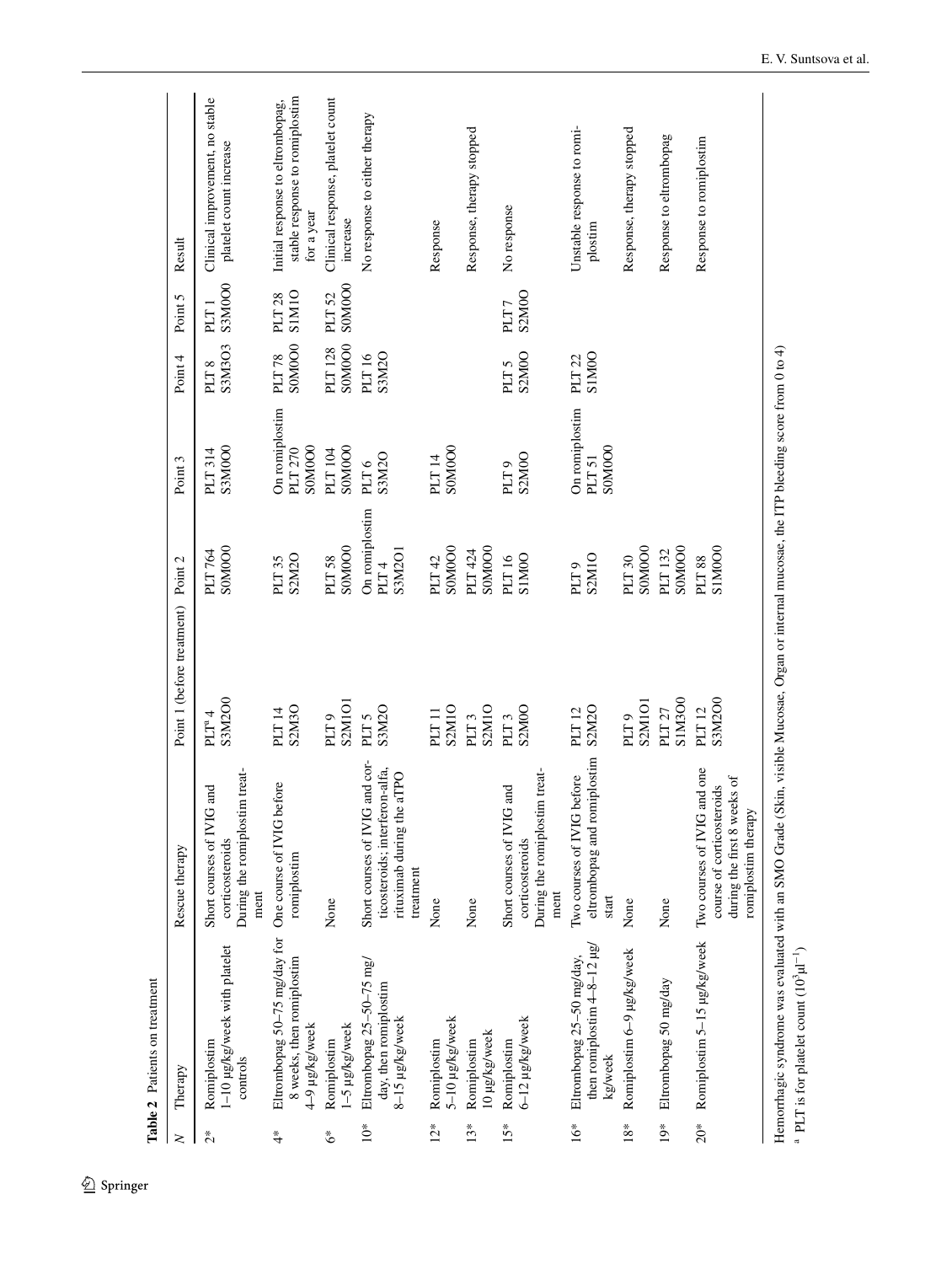Additional research is required to ascertain the significance of the observed pre-activation, but the fact that some patients had 30–60% level of integrin activation in resting platelets, quite overlapping with the range for normal stimulated platelets, does suggest some possible clinical relevance. The group size is not sufficient to look for correlation of bleeding phenotype with platelet function (like in [[8,](#page-6-7) [9\]](#page-6-8)), but some patients did show impaired responses to stimulation.

The clinical response of children to romiplostim is relatively well characterized, and the present study agrees well both initial studies and the recent phase 3 trial [[17\]](#page-6-11). It is, however, interesting that a patient with no stable increase in platelet count but a clear clinical improvement was observed even in the small selection of the present study. This additionally stimulates speculation on the possible changes in platelet function.

In contrast to eltrombopag, there were no data on the effect of romiplostim on platelet function in either adults or children with ITP. The data of the present study suggest that the platelet functions do change significantly, but the sample size does not allow statistical analysis of the groups. Decrease of background activation and normalization of the platelet response can be traced for individual patients, which might be important to avoid thrombosis risks (otherwise, increase of platelet count without decreasing ITP-dependent pre-activation could be dangerous). Platelet function improvement is observed for all patients with positive clinical response (it is particularly interesting for the patient with no platelet count increase). However, additional study of a larger group is required to quantitatively characterize this.

**Acknowledgements** We thank Prof. R.W. Farndale for providing CRP. The study was supported by the Grant from the endowment fund "Doctors, Innovations, Science for Children", and by the Russian President Grant MD-229.2017.4.

#### **Compliance with ethical standards**

**Conflict of interest** The authors declare that they have no conflict of interest.

### **References**

- <span id="page-6-0"></span>1. Nomura S. Advances in diagnosis and treatments for immune thrombocytopenia. Clin Med Insights Blood Disord. 2016;9:15–22.
- <span id="page-6-1"></span>2. Connor DE, Ma DD, Joseph JE. Flow cytometry demonstrates differences in platelet reactivity and microparticle formation in subjects with thrombocytopenia or thrombocytosis due to primary haematological disorders. Thromb Res. 2013;132:572–7.
- <span id="page-6-2"></span>3. Cuker A, Cines DB, Neunert CE. Controversies in the treatment of immune thrombocytopenia. Curr Opin Hematol. 2016;23:479–85.
- <span id="page-6-3"></span>4. Psaila B, Bussel JB, Linden MD, Babula B, Li Y, Barnard MR, et al. In vivo effects of eltrombopag on platelet function in immune thrombocytopenia: no evidence of platelet activation. Blood. 2012;119:4066–72.
- <span id="page-6-4"></span>5. Schifferli A, Kuhne T. Thrombopoietin receptor agonists: a new immune modulatory strategy in immune thrombocytopenia? Semin Hematol. 2016;53(Suppl 1):S31–4.
- <span id="page-6-5"></span>6. Haselboeck J, Kaider A, Pabinger I, Panzer S. Function of eltrombopag-induced platelets compared to platelets from control patients with immune thrombocytopenia. Thromb Haemost. 2013;109:676–83.
- <span id="page-6-6"></span>7. Journeycake JM. Childhood immune thrombocytopenia: role of rituximab, recombinant thrombopoietin, and other new therapeutics. Hematology Am Soc Hematol Educ Program. 2012;2012:444–9.
- <span id="page-6-7"></span>8. van Bladel ER, Laarhoven AG, van der Heijden LB, Heitink-Polle KM, Porcelijn L, van der Schoot CE, et al. Functional platelet defects in children with severe chronic ITP as tested with 2 novel assays applicable for low platelet counts. Blood. 2014;123:1556–63.
- <span id="page-6-8"></span>9. Frelinger AL 3rd, Grace RF, Gerrits AJ, Berny-Lang MA, Brown T, Carmichael SL, et al. Platelet function tests, independent of platelet count, are associated with bleeding severity in ITP. Blood. 2015;126:873–9.
- <span id="page-6-9"></span>10. Bussel JB, Buchanan GR, Nugent DJ, Gnarra DJ, Bomgaars LR, Blanchette VS, et al. A randomized, double-blind study of romiplostim to determine its safety and efficacy in children with immune thrombocytopenia. Blood. 2011;118:28–36.
- <span id="page-6-15"></span>11. Bussel JB, de Miguel PG, Despotovic JM, Grainger JD, Sevilla J, Blanchette VS, et al. Eltrombopag for the treatment of children with persistent and chronic immune thrombocytopenia (PETIT): a randomised, multicentre, placebo-controlled study. Lancet Haematol. 2015;2:e315–25.
- 12. Pasquet M, Aladjidi N, Guiton C, Courcoux MF, Munzer M, Auvrignon A, et al. Romiplostim in children with chronic immune thrombocytopenia (ITP): the French experience. Br J Haematol. 2014;164:266–71.
- <span id="page-6-16"></span>13. Bussel JB, Hsieh L, Buchanan GR, Stine K, Kalpatthi R, Gnarra DJ et al. Long-term use of the thrombopoietin-mimetic romiplostim in children with severe chronic immune thrombocytopenia (ITP). Pediatr Blood Cancer 2014;62:208–213.
- 14. Mokhtar GM, Tantawy AA, El Sherif NH. Romiplostim therapy in children with unresponsive chronic immune thrombocytopenia. Platelets. 2012;23:264–73.
- <span id="page-6-17"></span>15. Escudero Vilaplana V, Aragones JH, Fernandez-Llamazares CM, Bieler CB, Rodriguez SM, Saez MS. Use of romiplostim for primary immune thrombocytopenia in children. Pediatr Hematol Oncol. 2012;29:197–205.
- <span id="page-6-10"></span>16. Elalfy MS, Abdelmaksoud AA, Eltonbary KY. Romiplostim in children with chronic refractory ITP: randomized placebo controlled study. Ann Hematol. 2011;90:1341–4.
- <span id="page-6-11"></span>17. Tarantino MD, Bussel JB, Blanchette VS, Despotovic J, Bennett C, Raj A, et al. Romiplostim in children with immune thrombocytopenia: a phase 3, randomised, double-blind, placebo-controlled study. Lancet. 2016;388:45–54.
- <span id="page-6-12"></span>18. Grainger JD, Locatelli F, Chotsampancharoen T, Donyush E, Pongtanakul B, Komvilaisak P, et al. Eltrombopag for children with chronic immune thrombocytopenia (PETIT2): a randomised, multicentre, placebo-controlled trial. Lancet. 2015;386:1649–58.
- <span id="page-6-13"></span>19. Gerrits AJ, Leven EA, Frelinger AL 3rd, Brigstocke SL, Berny-Lang MA, Mitchell WB, et al. Effects of eltrombopag on platelet count and platelet activation in Wiskott-Aldrich syndrome/Xlinked thrombocytopenia. Blood. 2015;126:1367–78.
- <span id="page-6-14"></span>20. Rodeghiero F, Michel M, Gernsheimer T, Ruggeri M, Blanchette V, Bussel JB, et al. Standardization of bleeding assessment in